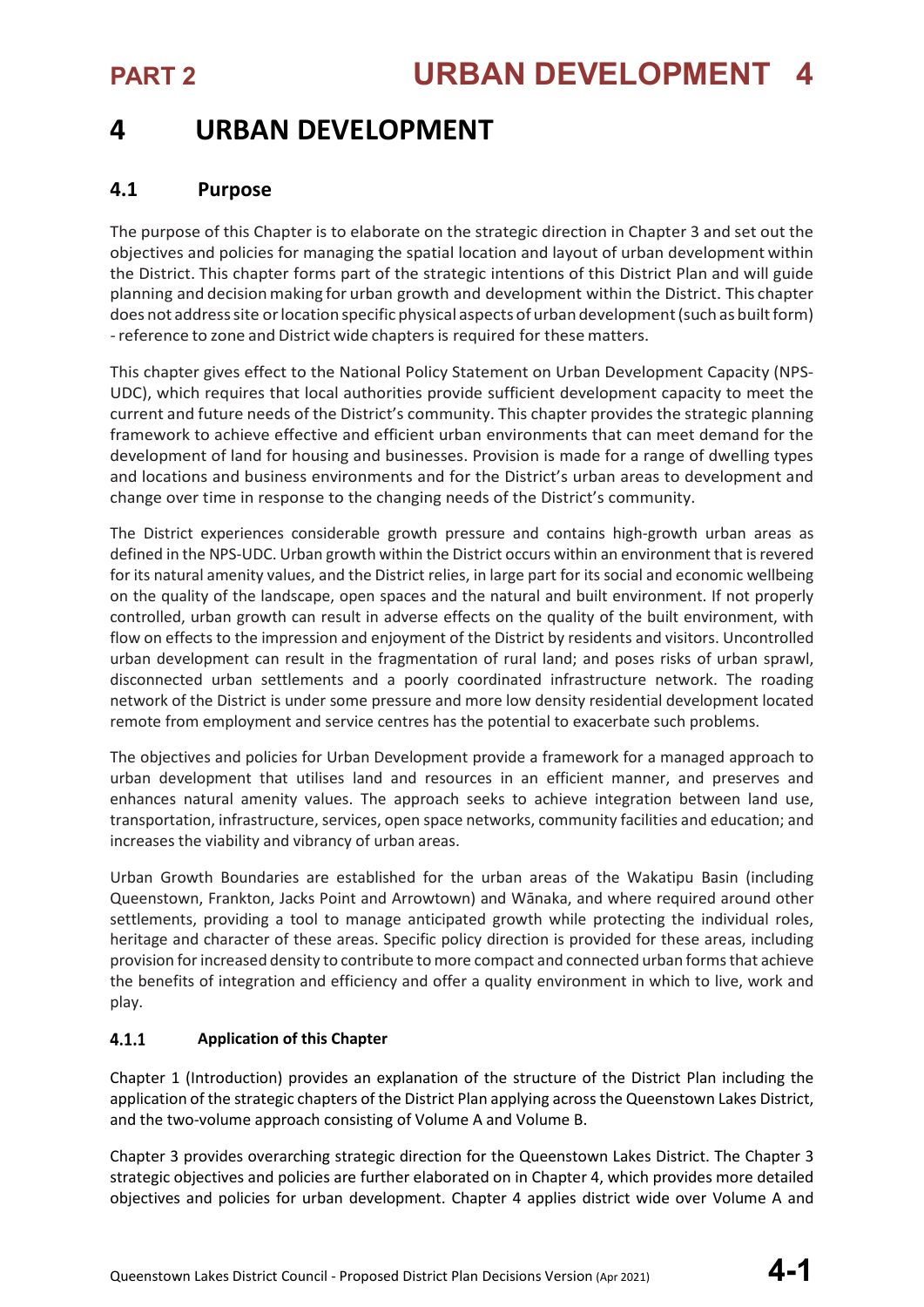Volume B land. The principal role of Chapters 3 to 6 collectively is to provide direction for the more detailed provisions related to zones and specific topics contained elsewhere in the District Plan.

## **4.2 Objectives and Policies**

 $4.2.1$ **Objective - Urban Growth Boundaries used as a tool to manage the growth of urban areas within distinct and defendable urban edges. (from Policies 3.3.13 and 3.3.14)**

### **Policies**

- $4.2.1.1$ Define Urban Growth Boundaries, where required, to identify the areas that are available for the growth of urban settlements.
- $4.2.1.2$ Focus urban development primarily on land within and adjacent to the existing larger urban areas and, to a lesser extent, within and adjacent to smaller urban areas, towns and rural settlements.
- $4.2.1.3$ Ensure that urban development is contained within the defined Urban Growth Boundaries, and that aside from urban development within existing towns and rural settlements, urban development is avoided outside of those boundaries.
- $4.2.1.4$ Ensure Urban Growth Boundaries encompass, at a minimum, sufficient, feasible development capacity and urban development opportunities consistent with:
	- a. the anticipated medium term demand for housing and business land within the District assuming a mix of housing densities and form;
	- ensuring the ongoing availability of a competitive land supply for urban purposes;
	- c. the constraints on development of the land such as its topography, its ecological, heritage, cultural or landscape significance; or the risk of natural hazards limiting the ability of the land to accommodate growth;
	- d. the need to make provision for the location and efficient operation of infrastructure, commercial and industrial uses, and a range of community activities and facilities;
	- e. a compact and efficient urban form;
	- avoiding sporadic urban development in rural areas;
	- minimising the loss of the productive potential and soil resource of rural land; and
	- h. a future development strategy for the District that is prepared in accordance with the National Policy Statement on Urban Development Capacity.
- $4.2.1.5$ When locating Urban Growth Boundaries or extending towns and rural urban settlements through plan changes, protect the values of Outstanding Natural Features and Outstanding Natural Landscapes.
- $4.2.1.6$ When locating Urban Growth Boundaries or extending towns and rural settlements through plan changes to provide for urban development, have particular regard to minimising significant adverse effects on the values of open rural landscapes.
- $4.2.1.7$ Review and amend Urban Growth Boundaries as required, to address changing community needs, respond to monitoring evidence, or to enable appropriate urban development (having regard to Policy 4.2.1.4).
- $4.2.1.8$ Contain urban development of existing rural settlements that have no defined Urban Growth Boundary within land zoned for that purpose.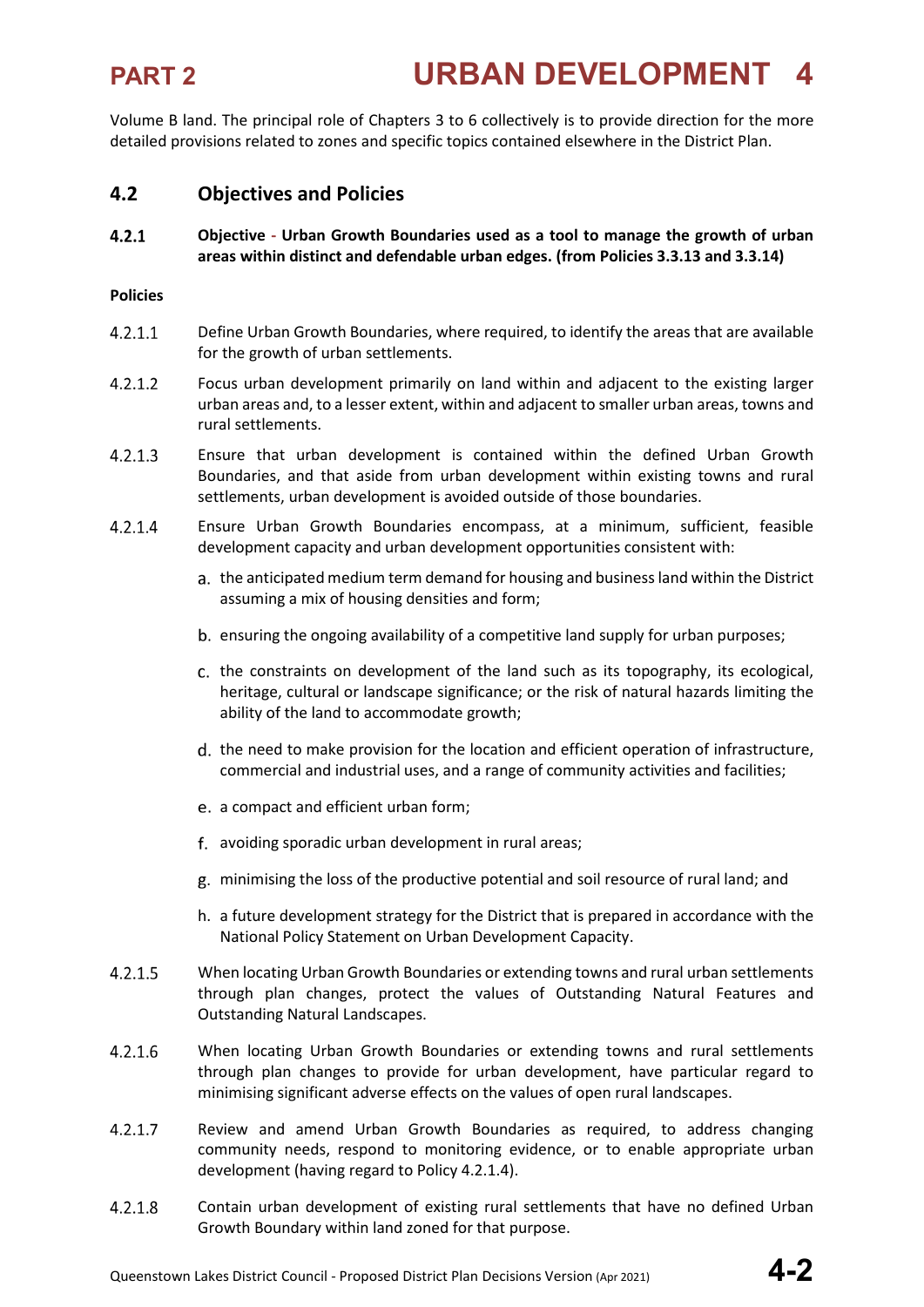

- **A Objective - A compact, integrated and well designed urban form within the Urban Growth Boundaries that:**
	- **(i) is coordinated with the efficient provision, use and operation of infrastructure and services; and**
	- **(ii) is managed to ensure that the Queenstown Airport is not significantly compromised by the adverse effects of incompatible activities.**
- **4.2.2 B Objective - Urban development within Urban Growth Boundaries that maintains and enhances the environment and rural amenity and protects Outstanding Natural Landscapes and Outstanding Natural Features, and areas supporting significant indigenous flora and fauna. (From Policy 3.3.13, 3.3.17, 3.3.29)**
- $4.2.2.1$ Integrate urban development with existing or proposed infrastructure so that:
	- Urban development is serviced by infrastructure of sufficient capacity; and
	- b. reverse sensitivity effects of activities on regionally significant infrastructure are minimised; and
	- in the case of the National Grid, reverse sensitivity effects avoided to the extent reasonably possible and the operation, maintenance, upgrading and development of the National Grid is not compromised.
- $4.2.2.2$ Allocate land within Urban Growth Boundaries into zones which are reflective of the appropriate land use having regard to:
	- a. its topography;
	- b. its ecological, heritage, cultural or landscape significance if any;
	- any risk of natural hazards, taking into account the effects of climate change;
	- d. connectivity and integration with existing urban development;
	- convenient linkages with public transport;
	- f. the need to provide a mix of housing densities and forms within a compact and integrated urban environment;
	- g. the level of existing and future amenity that is sought (including consideration of any identified special character areas);
	- h, the need to make provision for the location and efficient operation of infrastructure and utilities, including regionally significant infrastructure;
	- i. the need to provide open spaces and community facilities that are located and designed to be safe, desirable and accessible;
	- j. the function and role of the town centres and other commercial and industrial areas as provided for in Chapter 3 Strategic Objectives 3.2.1.2 - 3.2.1.5 and associated policies; and
	- k. the need to locate emergency services at strategic locations.
- $4.2.2.3$ Enable an increased density of well-designed residential development in close proximity to town centres, public transport routes, community and education facilities, while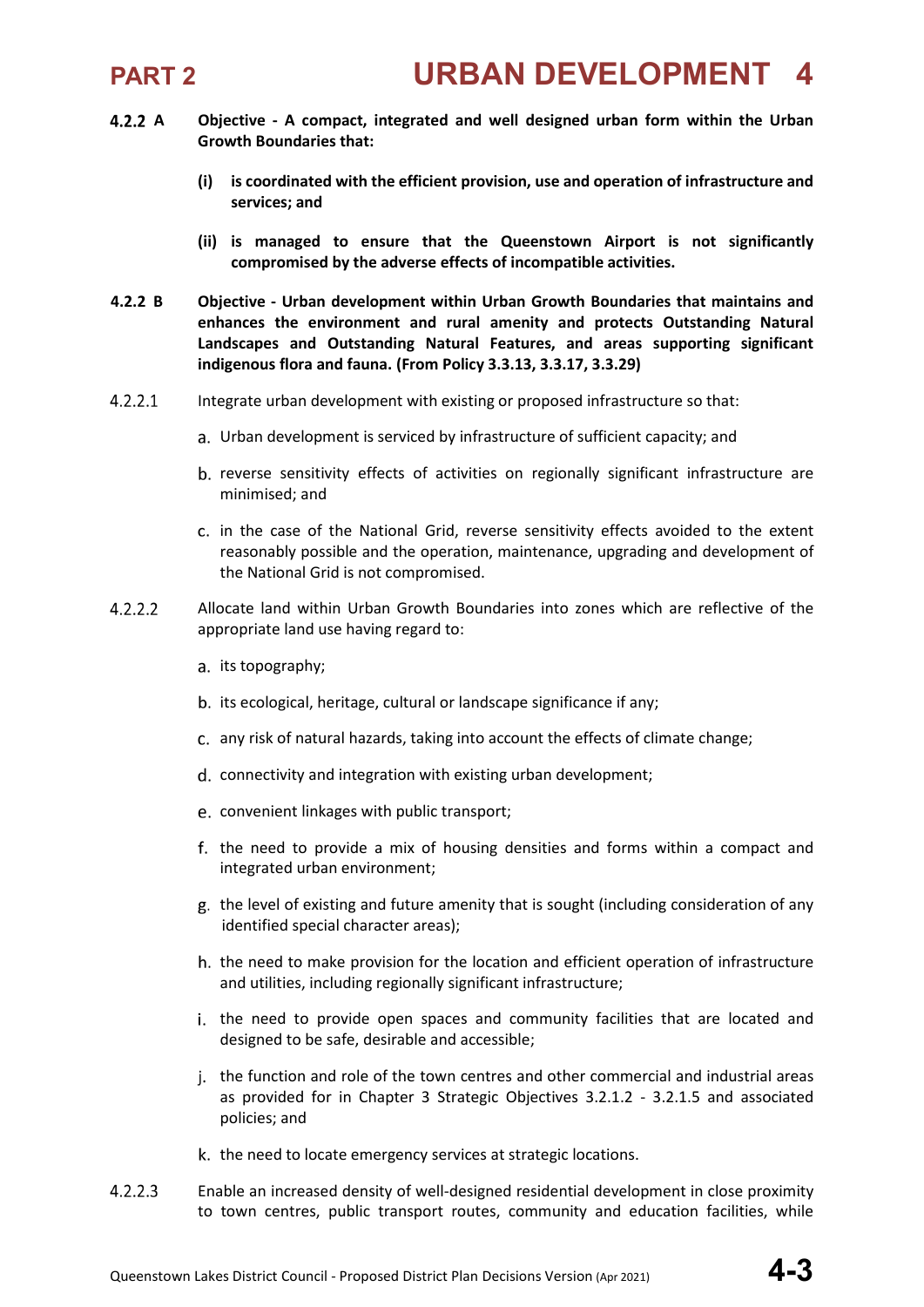

ensuring development is consistent with any structure plan for the area and responds to the character of its site, the street, open space and surrounding area.

- $4.2.2.4$ Encourage urban development that enhances connections to public recreation facilities, reserves, open space and active transport networks.
- $4.2.2.5$ Require larger scale development to be comprehensively designed with an integrated and sustainable approach to infrastructure, buildings, street, trail and open space design.
- $4.2.2.6$ Promote energy and water efficiency opportunities, waste reduction and sustainable building and subdivision design.
- $4.2.2.7$ Explore and encourage innovative approaches to design to assist provision of quality affordable housing.
- $4.2.2.8$ In applying plan provisions, have regard to the extent to which the minimum site size, density, height, building coverage and other quality controls have a disproportionate adverse effect on housing affordability.
- $4.2.2.9$ Ensure Council-led and private design and development of public spaces and built development maximises public safety by adopting "Crime Prevention Through Environmental Design".
- $4.2.2.10$ Ensure lighting standards for urban development avoid unnecessary adverse effects on views of the night sky.
- 4.2.2.11 Ensure that the location of building platforms in areas of low density development within Urban Growth Boundaries and the capacity of infrastructure servicing such development does not unnecessarily compromise opportunities for future urban development.

### **Wakatipu Basin Specific Policies**

- 4.2.2.12 Define the Urban Growth Boundary for Arrowtown, as shown on the District Plan web mapping application that preserves the existing urban character of Arrowtown and avoids urban sprawl into the adjacent rural areas.
- 4.2.2.13 Define the Urban Growth Boundaries for the balance of the Wakatipu Basin, as shown on the District Plan web mapping application that:
	- a. are based on existing urbanised areas;
	- b. identify sufficient areas of urban development and the potential intensification of existing urban areas to provide for predicted visitor and resident population increases over the planning period;
	- c. enable the logical and sequenced provision of infrastructure to and community facilities in new areas of urban development;
	- d. protect the values of Outstanding Natural Features and Outstanding Natural Landscapes;
	- avoid sprawling and sporadic urban development across the rural areas of the Wakatipu Basin.
- 4.2.2.14 Ensure appropriate noise boundaries are established and maintained to enable operations at Queenstown Airport to continue and to expand overtime.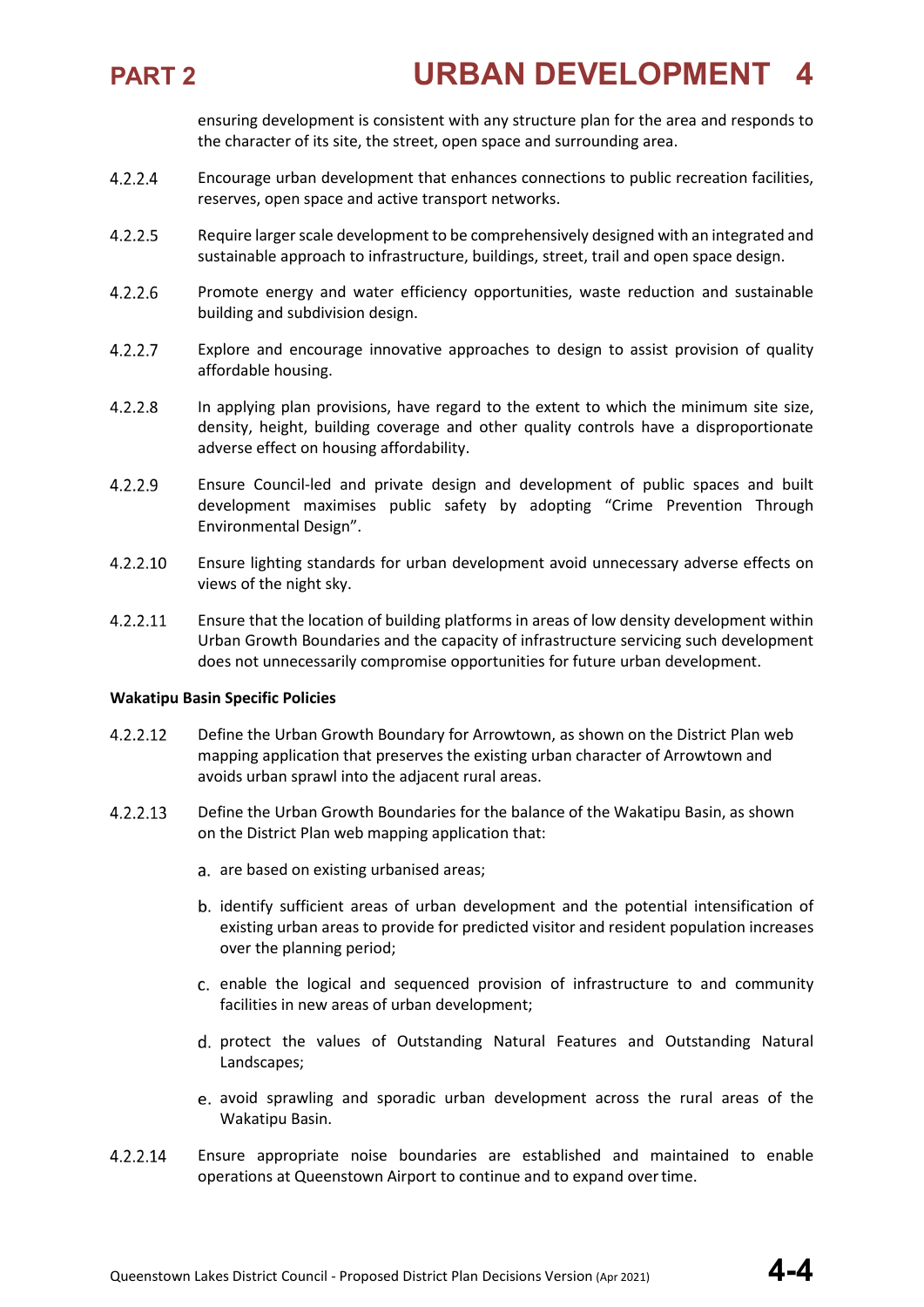# **PART 2 URBAN DEVELOPMENT 4**

- 4.2.2.15 Manage the adverse effects of noise from aircraft on any Activity Sensitive to Aircraft Noise within the airport noise boundaries while at the same time providing for the efficient operation of Queenstown Airport.
- $4.2.2.16$ Protect the airport from reverse sensitivity effects of any Activity Sensitive to Aircraft Noise via a range of zoning methods.
- 4.2.2.17 Ensure that Critical Listening Environments of all new buildings and alterations and additions to existing buildings containing an Activity Sensitive to Aircraft Noise within the Queenstown Airport Air Noise boundary or Outer Control boundary are designed and built to achieve appropriate Indoor Design Sound Levels.
- 4.2.2.18 Manage the adverse effects of noise from Queenstown Airport by conditions in Designation 2 including a requirement for a Noise Management Plan and a Queenstown Airport Liaison Committee.
- 4.2.2.19 Ensure that development within the Arrowtown Urban Growth Boundary provides:
	- a. an urban form that is sympathetic to the character of Arrowtown, including its scale, density, layout and legibility, guided by the Arrowtown Design Guidelines 2016;
	- b. opportunity for sensitively designed medium density infill development in a contained area closer to the town centre, so as to provide more housing diversity and choice and to help reduce future pressure for urban development adjacent or close to Arrowtown's Urban Growth Boundary;
	- a designed urban edge with landscaped gateways that promote or enhance the containment of the town within the landscape, where the development abuts the urban boundary for Arrowtown;
	- d. for Feehley's Hill and land along the margins of Bush Creek and the Arrow River to be retained as reserve areas as part of Arrowtown's recreation and amenity resource;
	- e. recognition of the importance of the open space pattern that is created by the interconnections between the golf courses and other Rural Zone land.
- 4.2.2.20 Rural land outside of the Urban Growth Boundaries is not used for urban development until a change to the Plan amendsthe urbanGrowth boundary and zones additional land for urban development purposes.

### **Upper Clutha Basin Specific Policies**

- Define the Urban Growth Boundaries for Wānaka and Lake Hāwea Settlement, as shown 4.2.2.21 on the District Plan web mapping application that:
	- a. are based on existing urbanised areas;
	- b. identify sufficient areas of urban development and the potential intensification of existing urban areas to provide for predicted visitor and resident population increases in the Upper Clutha Basin over the planning period;
	- have community support as expressed through strategic community planning processes;
	- d. utilise the Clutha and Cardrona Rivers and the lower slopes of Mt. Alpha as natural boundaries to the growth of Wānaka; and